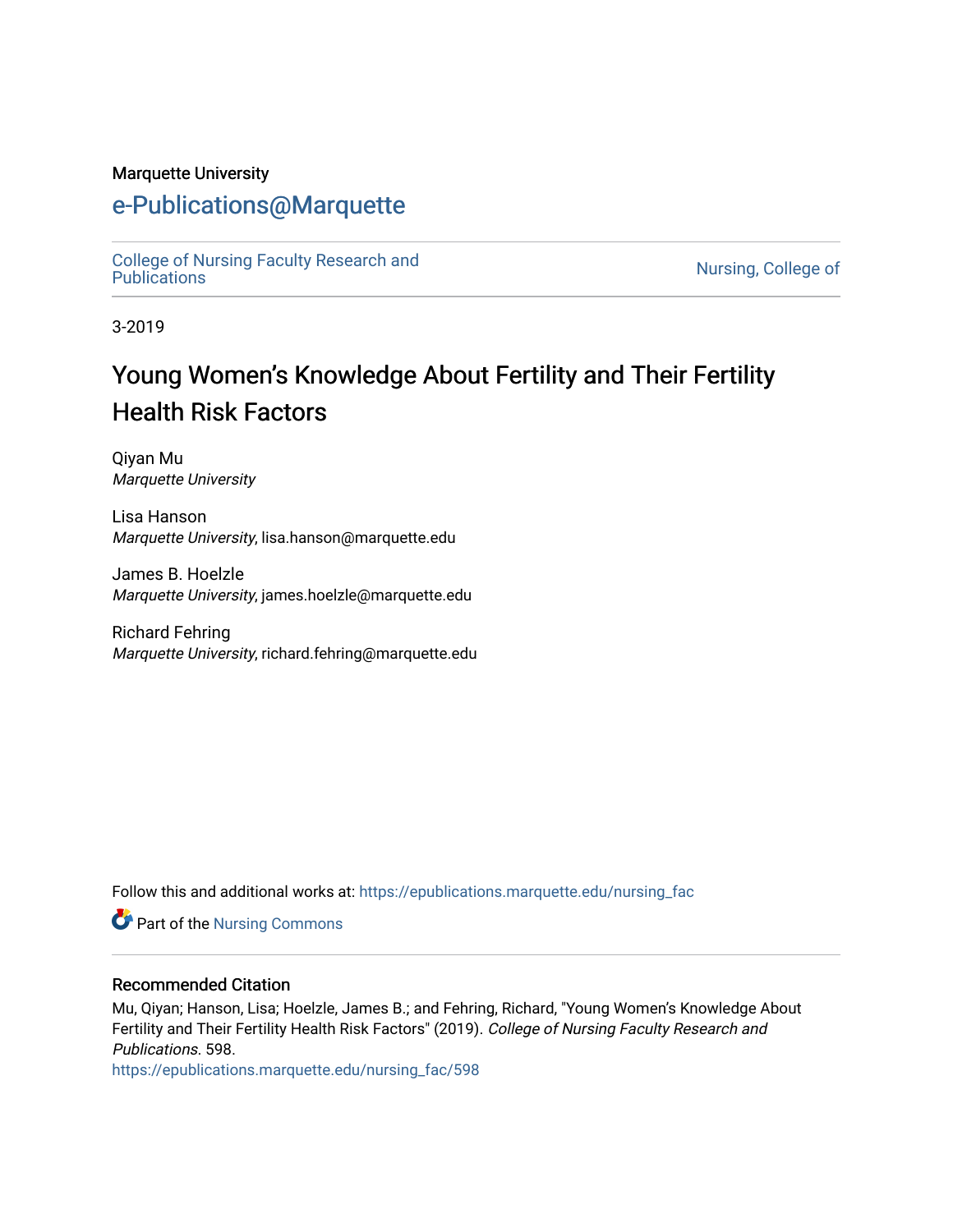**Marquette University**

## **e-Publications@Marquette**

## *Nursing Faculty Research and Publications/College of Nursing*

*This paper is NOT THE PUBLISHED VERSION;* **but the author's final, peer-reviewed manuscript.** The published version may be accessed by following the link in th citation below.

*Journal of Obstetric, Gynecologic & Neonatal Nursing*, Vol. 48, No. 2 (March 2019): 153-162. DOI. This article is © Elsevier and permission has been granted for this version to appear in [e-](http://epublications.marquette.edu/)[Publications@Marquette.](http://epublications.marquette.edu/) Elsevier does not grant permission for this article to be further copied/distributed or hosted elsewhere without the express permission from Elsevier. s

# Young Women's Knowledge About Fertility and Their Fertility Health Risk Factors

Qiyan Mu, PhD, RN Project Beyond-2, College of Nursing, Marquette University, Milwaukee, WI

Lisa Hanson, PhD, CNM, FACNM, FAAN Director of the Nurse-Midwifery Program, College of Nursing, Marquette University, Milwaukee, WI

James Hoelzle, PhD Director of the Center for Psychological Services, The Klingler College of Arts and Sciences, Marquette University, Milwaukee, WI

Richard J. Fehring, PhD, RN, FAAN Director for the Institute of Natural Family Planning, College of Nursing, Marquette University, Milwaukee, WI

Abstract

Objective

To explore the relationships among young women's demographic characteristics, their self-perceived and actual knowledge about fertility, and their fertility health risk factors.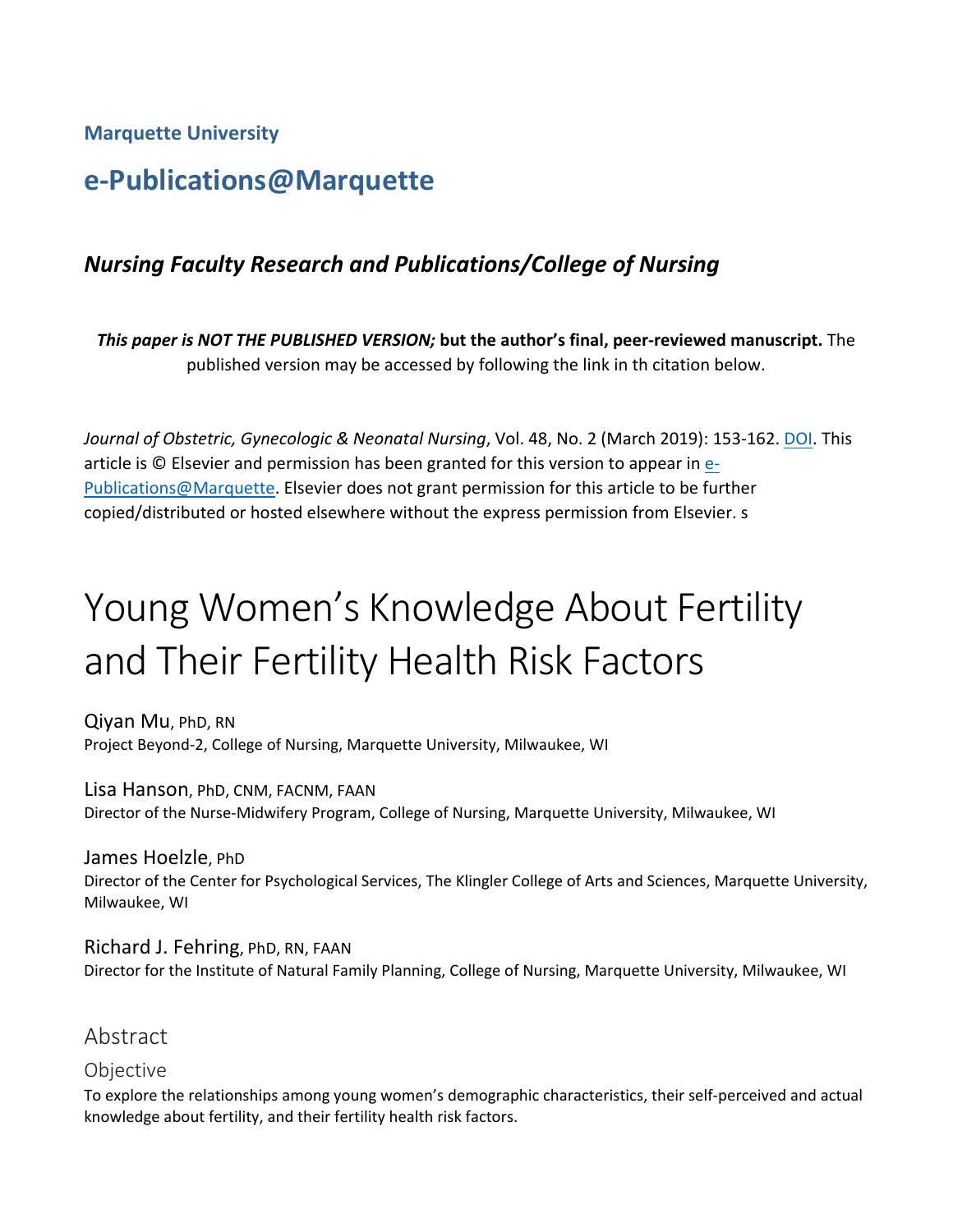## Design A quantitative, cross-sectional study.

Setting Online survey.

## Participants

Young women between the ages of 18 and 24 years (*N* = 342).

## Methods

We used an online survey to collect data from young women regarding their demographic characteristics, their self-perceived and actual knowledge about fertility, and their fertility health risk factors. We used multiple linear [regression](https://www.sciencedirect.com/topics/medicine-and-dentistry/multiple-linear-regression-analysis) to explore the relationships among these factors.

## Results

Participants were mainly White, had some form of college education, and used a variety of [contraception](https://www.sciencedirect.com/topics/nursing-and-health-professions/contraception) methods. Regression modeling indicated that participants' self-perceived knowledge and actual knowledge about fertility and their methods of contraception were significantly associated with their fertility health risks  $(R<sup>2</sup> = .13, p < .001)$ . Participants who had higher actual scores of knowledge about fertility and who used fertility awareness methods had fewer self-reported fertility health risk factors. A greater level of self-perceived knowledge about fertility was associated with more fertility health risk factors. Age, education level, and pregnancy history were not significantly associated with fertility health risks.

## Conclusion

Our findings provide evidence that knowledge about fertility is important to enhance fertility self-care for young women. The significant relationship between young women's knowledge about fertility and their fertility health risks highlights the need to assess their knowledge and teach them about fertility as important components of [preconception care.](https://www.sciencedirect.com/topics/medicine-and-dentistry/prepregnancy-care) Such education may help them avoid fertility health risks and protect young women's current and future fertility.

## Keywords

female fertility, knowledge, risk, young adult

## Introduction

Fertility changes throughout a woman's reproductive years and many factors, such as lifestyle, age, and certain diseases, can affect fertility [\(Macaluso et](https://www.sciencedirect.com/science/article/pii/S0884217519300012?via%3Dihub#bib22) al., 2010). Fertility health risks refer to a number of potentially modifiable risk factors that could compromise a woman's ability to conceive and increase the risk o[f infertility](https://www.sciencedirect.com/topics/medicine-and-dentistry/infertility) [\(American Society for Reproductive Medicine, 2017\)](https://www.sciencedirect.com/science/article/pii/S0884217519300012?via%3Dihub#bib3). Awareness of these factors may affect how women make certain lifestyle choices regarding their fertility and fertility-related outcomes. Because of misconceptions about fertility, some young women may use [contraception](https://www.sciencedirect.com/topics/nursing-and-health-professions/contraception) inconsistently despite their intention to avoid pregnancy [\(Reed, England, Littlejohn, Bass, & Caudillo, 2014\)](https://www.sciencedirect.com/science/article/pii/S0884217519300012?via%3Dihub#bib28). Although many young women value their fertility and motherhood, they may not know that risky sexual behaviors or [sexually transmitted infections](https://www.sciencedirect.com/topics/nursing-and-health-professions/sexually-transmitted-disease) can increase the risk of infertility [\(Goundry et](https://www.sciencedirect.com/science/article/pii/S0884217519300012?via%3Dihub#bib14) al., 2013, [Lundsberg et](https://www.sciencedirect.com/science/article/pii/S0884217519300012?via%3Dihub#bib21) al., 2014, [Quach and Librach, 2008\)](https://www.sciencedirect.com/science/article/pii/S0884217519300012?via%3Dihub#bib27). Furthermore, young women are often unaware that abnormal [menstrual cycles](https://www.sciencedirect.com/topics/medicine-and-dentistry/menstrual-cycle) (e.g., irregular cycles, [anovulation,](https://www.sciencedirect.com/topics/medicine-and-dentistry/anovulation) excessive bleeding, or pain) may indicate potential fertility and other [reproductive health](https://www.sciencedirect.com/topics/medicine-and-dentistry/reproductive-health) problems [\(Barron, 2013,](https://www.sciencedirect.com/science/article/pii/S0884217519300012?via%3Dihub#bib4) [Lundsberg et](https://www.sciencedirect.com/science/article/pii/S0884217519300012?via%3Dihub#bib21) al., 2014, [Sabarre et](https://www.sciencedirect.com/science/article/pii/S0884217519300012?via%3Dihub#bib30) al., 2013).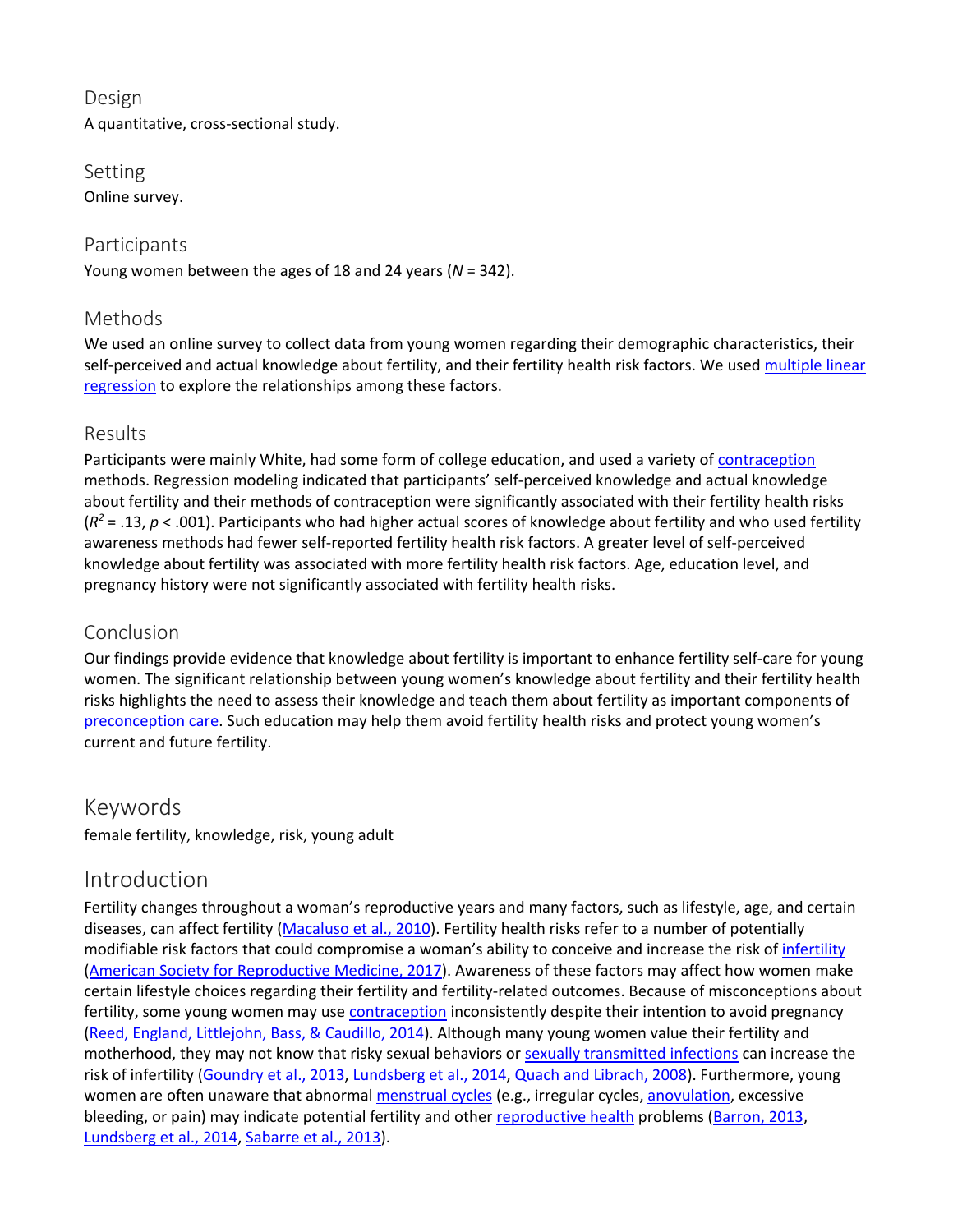Knowledge about fertility is a dynamic concept that encompasses many components. For women, this knowledge includes information regarding the [menstrual cycle,](https://www.sciencedirect.com/topics/medicine-and-dentistry/menstrual-cycle) the pregnancy potential in each menstrual cycle and at different life stages, and the risks of [infertility](https://www.sciencedirect.com/topics/medicine-and-dentistry/infertility) [\(Mu, 2016\)](https://www.sciencedirect.com/science/article/pii/S0884217519300012?via%3Dihub#bib24). A number of researchers from Sweden (Tydén, [Skoog Svanberg, Karlström, Lihoff, & Lampic, 2006\)](https://www.sciencedirect.com/science/article/pii/S0884217519300012?via%3Dihub#bib33), Israel [\(Hashiloni-Dolev, Kaplan, & Shkedi-Rafid, 2011\)](https://www.sciencedirect.com/science/article/pii/S0884217519300012?via%3Dihub#bib16), Italy (Rovei et [al., 2010\)](https://www.sciencedirect.com/science/article/pii/S0884217519300012?via%3Dihub#bib29), Finland [\(Virtala, Vilska, Huttunen, & Kunttu, 2011\)](https://www.sciencedirect.com/science/article/pii/S0884217519300012?via%3Dihub#bib34), the United States [\(Peterson, Pirritano,](https://www.sciencedirect.com/science/article/pii/S0884217519300012?via%3Dihub#bib26)  [Tucker, & Lampic, 2012\)](https://www.sciencedirect.com/science/article/pii/S0884217519300012?via%3Dihub#bib26), New Zealand [\(Lucas, Rosario, & Shelling, 2015\)](https://www.sciencedirect.com/science/article/pii/S0884217519300012?via%3Dihub#bib20), and Hong Kong [\(Chan, Chan, Peterson,](https://www.sciencedirect.com/science/article/pii/S0884217519300012?via%3Dihub#bib6)  [Lampic, & Tam, 2015\)](https://www.sciencedirect.com/science/article/pii/S0884217519300012?via%3Dihub#bib6) assessed college-age women's knowledge about changes in female fertility throughout the reproductive years and the success rates of [assisted reproductive technology](https://www.sciencedirect.com/topics/medicine-and-dentistry/assisted-reproductive-technology) (ART). Findings from these studies indicated that many college-age women overestimated the success rates of natural conception and ART at different ages[. Guzman, Caal, Peterson, Ramos, and Hickman \(2013\)](https://www.sciencedirect.com/science/article/pii/S0884217519300012?via%3Dihub#bib15) surveyed a group of young women who used fertility awareness methods (FAMs) about their knowledge of female fertility within each menstrual cycle. They found that many of these young women had little or inaccurate knowledge about fertility, which may affect the effectiveness of FAMs to prevent pregnancy [\(Guzman et](https://www.sciencedirect.com/science/article/pii/S0884217519300012?via%3Dihub#bib15) al., 2013). [García, Vassena, Trullenque,](https://www.sciencedirect.com/science/article/pii/S0884217519300012?via%3Dihub#bib13)  [Rodríguez, and Vernaeve \(2015\)](https://www.sciencedirect.com/science/article/pii/S0884217519300012?via%3Dihub#bib13) examined 229 [oocyte](https://www.sciencedirect.com/topics/medicine-and-dentistry/oocyte) donors' knowledge and awareness of female fertility changes within the menstrual cycle, age-related fertility decline, and ART. Almost half of these donors failed to identify the correct [ovulation](https://www.sciencedirect.com/topics/medicine-and-dentistry/ovulation) time and the age range for optimal female fertility [\(García et](https://www.sciencedirect.com/science/article/pii/S0884217519300012?via%3Dihub#bib13) al., 2015).

Enhanced knowledge of fertility can positively affect women's reproductive life planning and timing of conception [\(García et](https://www.sciencedirect.com/science/article/pii/S0884217519300012?via%3Dihub#bib12) al., 2016[, Maeda et](https://www.sciencedirect.com/science/article/pii/S0884217519300012?via%3Dihub#bib23) al., 2018). For example, a young women's knowledge about fertility may influence her desired age for childbearing and conception planning [\(Abiodun et](https://www.sciencedirect.com/science/article/pii/S0884217519300012?via%3Dihub#bib1) al., 2018, [Daniluk and](https://www.sciencedirect.com/science/article/pii/S0884217519300012?via%3Dihub#bib7)  [Koert, 2015,](https://www.sciencedirect.com/science/article/pii/S0884217519300012?via%3Dihub#bib7) Stern et [al., 2013,](https://www.sciencedirect.com/science/article/pii/S0884217519300012?via%3Dihub#bib32) [Wojcieszek and Thompson, 2013\)](https://www.sciencedirect.com/science/article/pii/S0884217519300012?via%3Dihub#bib35). In a randomized controlled trial, [Stern](https://www.sciencedirect.com/science/article/pii/S0884217519300012?via%3Dihub#bib32) et al. [\(2013\)](https://www.sciencedirect.com/science/article/pii/S0884217519300012?via%3Dihub#bib32) found that women who were taught about age-related fertility decline wished to have their children earlier than women in the two control groups. Similarly, after exposure to an online educational brochure regarding age-related fertility changes, young adults wanted to start and complete childbearing sooner than members of the control group [\(Wojcieszek & Thompson, 2013\)](https://www.sciencedirect.com/science/article/pii/S0884217519300012?via%3Dihub#bib35). However, less is known about the relationship between young women's knowledge about fertility and their fertility health risks. Understanding this relationship may help health care providers provide individualized [consultation](https://www.sciencedirect.com/topics/nursing-and-health-professions/consultation) about fertility and reproductive issues. Therefore, the purpose of our study was to explore the relationships among young women's demographic factors, their self-perceived and actual knowledge about fertility, and their fertility health risks.

*Little is known about the relationships among young women's demographic factors, their knowledge of fertility, and their fertility health risks.*

## Methods

#### Design

This was a [cross-sectional survey](https://www.sciencedirect.com/topics/medicine-and-dentistry/cross-sectional-study) study. The study was approved by the institutional review board and the Online Survey Review Group from Marquette University. We used an online questionnaire powered by Qualtrics to collect data.

#### Participants

Young women were included if they were between the ages of 18 and 24 years, were fluent in English, and had computer and Internet access. A convenience sample was sought from two different sources. We recruited young women from a college campus who were presumed to use a variety of methods of [contraception.](https://www.sciencedirect.com/topics/nursing-and-health-professions/contraception) We also recruited young women who used FAMs for contraception from a FAM Facebook page.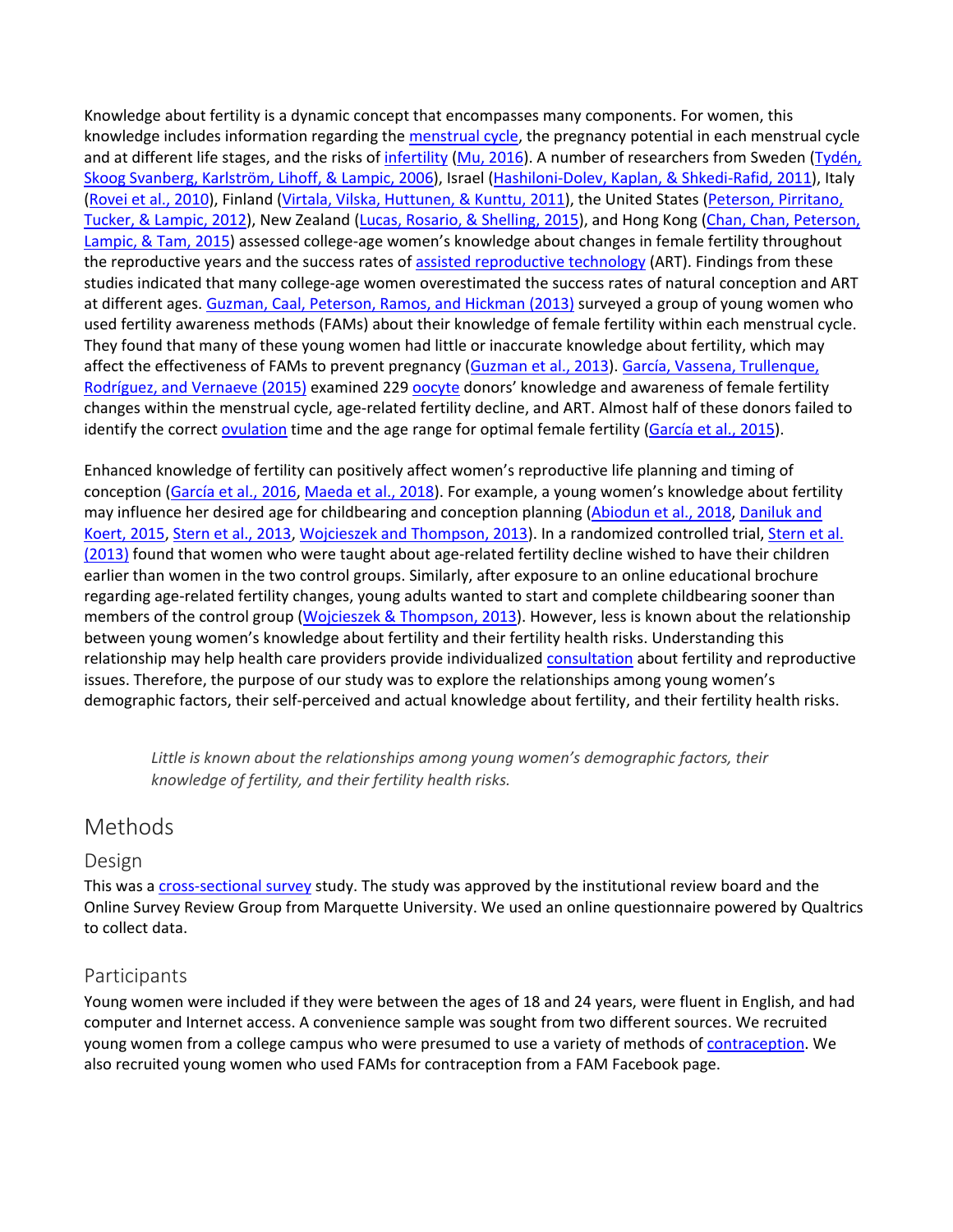#### Procedure

Sample recruitment occurred from December 2016 through January 2017. The recruitment occurred concurrently through the university and the FAM Facebook page. For the campus recruitment, an e-mail invitation with the survey link was sent to a list of 600 randomly selected e-mail addresses obtained from the university. We also posted the study information and the survey link on the FAM Facebook page.

Participants accessed the online survey through a survey link and were required to read and sign the study consent before they proceeded to the survey. On average, it took participants 10 to 15 minutes to complete the survey. A \$10 e-gift card was offered as an incentive for participation. Participants were asked to e-mail the researcher at the completion of the survey to claim their e-gift card to ensure the anonymity of their responses.

#### Measures

The online questionnaire consisted of 81 items to collect data on participants' demographic characteristics, selfperceived and actual knowledge about fertility, and fertility health risk factors. The initial questionnaire was developed and evaluated by a group of content and survey design experts. We then conducted individual cognitive interviews with 10 young women to evaluate the presentation, flow, clarity, and comprehension of the questionnaire [\(Dillman, Smyth, & Christian, 2009\)](https://www.sciencedirect.com/science/article/pii/S0884217519300012?via%3Dihub#bib9). Minor revisions were made based on feedback from the experts and the 10 participants.

#### Demographic data (15 questions)

Demographic items were developed based on previous studies about knowledge of fertility [\(Lundsberg et](https://www.sciencedirect.com/science/article/pii/S0884217519300012?via%3Dihub#bib21) al., [2014,](https://www.sciencedirect.com/science/article/pii/S0884217519300012?via%3Dihub#bib21) [Peterson et](https://www.sciencedirect.com/science/article/pii/S0884217519300012?via%3Dihub#bib26) al., 2012, [Tydén et](https://www.sciencedirect.com/science/article/pii/S0884217519300012?via%3Dihub#bib33) al., 2006). The demographic questions collected information regarding age, ethnicity, education, relationship status, methods of contraception, and pregnancy history.

#### Self-perceived knowledge about fertility (22 items)

We adapted the Knowledge of Fertility an[d Fertility Preservation](https://www.sciencedirect.com/topics/medicine-and-dentistry/fertility-preservation) Scale to assess young women's self-perceived knowledge about fertility [\(Jukkala, Meneses, Azuero, & McNees, 2012\)](https://www.sciencedirect.com/science/article/pii/S0884217519300012?via%3Dihub#bib19). With the scale, women self-rate their degree of knowledge about human reproduction, fertility, and the effect of cancer treatment on fertility. The Knowledge of Fertility and Fertility Preservation Scale consists of 22 items with five subscales: Normal Reproductive Function, General Information About [Fertility, Treatment](https://www.sciencedirect.com/topics/medicine-and-dentistry/assisted-reproductive-technology) Factors Affecting Fertility, [Infertility](https://www.sciencedirect.com/topics/medicine-and-dentistry/infertility) Information, and Alternative [Parenting](https://www.sciencedirect.com/topics/medicine-and-dentistry/child-parent-relation) Options. [Jukkala and colleagues \(2012\)](https://www.sciencedirect.com/science/article/pii/S0884217519300012?via%3Dihub#bib19) reported that the overall Cronbach's alpha for the entire scale was .91 and for the five subscales were .85 (Normal Reproductive Function), .73 (General Information About Fertility), .80 (Treatment Factors Affecting Fertility), .80 (Infertility Information), and .78 *(*Alternative Parenting Options). For this study, we only used the subscales Normal Reproductive Function (4 questions) and General Information About Fertility (4 questions) to measure selfperceived knowledge about fertility.

The original answer choices for each of the questions on the subscales are *a little*, *some*, and *a lot*. However, in the cognitive interviews, young women expressed their difficulties in selecting the right level when they felt they had no knowledge regarding certain fertility topics. Therefore, the option of *none* was added. To quantify participants' levels of self-perceived knowledge about fertility, *none* was assigned 1 point, *a little* was assigned 2 points, *some* was assigned 3 points, and *a lot* was assigned 4 points. A total score based on the 4-point Likerttype scale was calculated for each participant, and a higher score indicated a greater level of self-perceived knowledge about fertility.

#### Actual fertility knowledge (26 items)

We assessed participants' actual fertility knowledge with the use of the newly developed Mu Fertility Knowledge Assessment Scale [\(Mu, 2017\)](https://www.sciencedirect.com/science/article/pii/S0884217519300012?via%3Dihub#bib25). The initial items of the scale were developed through a comprehensive literature review, and the items were evaluated and refined through three rounds of Delphi discussion among a group of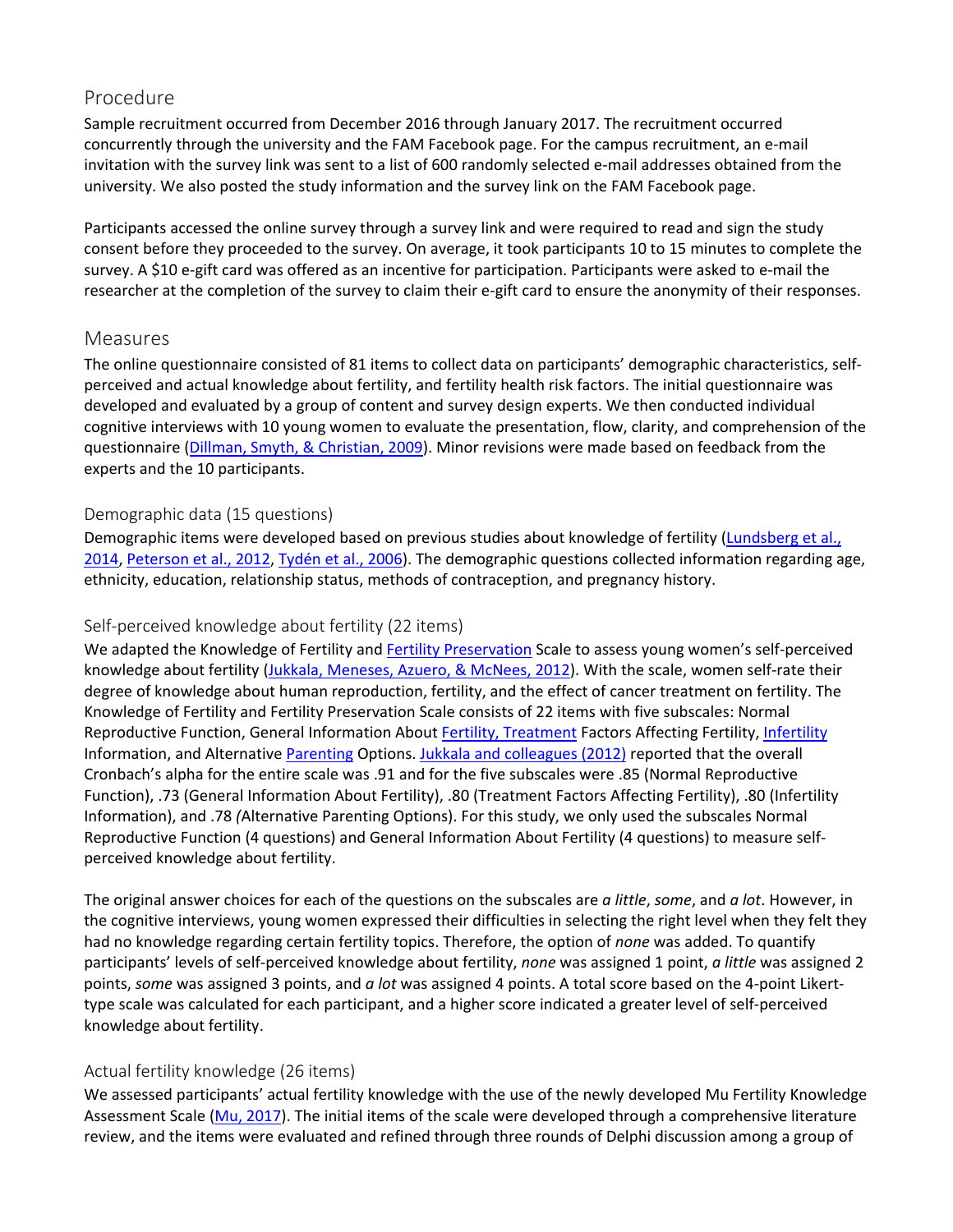10 fertility knowledge content experts. The refined Mu Fertility Knowledge Assessment Scale has 26 items and displays acceptable internal consistency, with Cronbach's alpha of .74.

The Mu Fertility Knowledge Assessment Scale is used to assess young women's knowledge about fertility changes within the [menstrual cycle](https://www.sciencedirect.com/topics/medicine-and-dentistry/menstrual-cycle) and throughout the lifecycle, the effects of lifestyle factors on female fertility and conception, and the risks of infertility associated with age. The answer choices are *true*, *false*, and *don't know*. Scoring is continuous and not based on a discrete cutoff score. A correct answer receives 1 point, and an incorrect or *don't know* response receives 0 points. Total points are divided by the total number of questions and multiplied by 100 to yield a possible score from 0 to 100. Higher scores indicate greater actual knowledge about fertility.

#### Fertility health risks (18 items)

Participants' fertility health risks were assessed with the FertiSTAT, a validated [self-assessment](https://www.sciencedirect.com/topics/nursing-and-health-professions/self-evaluation) tool that is used to evaluate women's [reproductive history](https://www.sciencedirect.com/topics/medicine-and-dentistry/reproductive-history) and lifestyle factors that may affect their fertility [\(Bunting & Boivin,](https://www.sciencedirect.com/science/article/pii/S0884217519300012?via%3Dihub#bib5)  [2010\)](https://www.sciencedirect.com/science/article/pii/S0884217519300012?via%3Dihub#bib5). The FertiSTAT contains 22 items of fertility risk [factors \(2](https://www.sciencedirect.com/topics/medicine-and-dentistry/prothrombin) age-related, 18 female-related, and 2 malerelated factors). We included only the 18 female-related factors in the survey. The response scale is *yes* for the presence of the factor or *no* for the absence of the factor. Participants could also choose *not sure* if they were uncertain about whether specific risk factors were personally relevant. The total number of fertility health risk factors was summed for each participant.

#### Analysis

Age, level of self-perceived knowledge about fertility, score of actual knowledge about fertility, and number of fertility health risk factors were treated as continuous variables; education, pregnancy history, and method of contraception were treated as categoric variables. For level of education, participants were categorized into one of three groups: high school education or less, some college education, and college degree or higher. For method of contraception, participants were dichotomized into two groups: used FAMs and used other methods. For pregnancy history, participants were categorized into pregnancy and no-pregnancy groups.

*Our findings show that young women's self-perceived and actual knowledge about fertility and their methods of contraception were significantly associated with their fertility health risks.*

We provided a summary of the demographic characteristics for the whole sample. We evaluated the differences between FAM users and users of other methods of contraception using the Pearso[n chi-square test.](https://www.sciencedirect.com/topics/medicine-and-dentistry/chi-square-test) To control for familywise error rate with multiple statistical tests, we applied Bonferroni adjustment by dividing an alpha value of .05 by the number of variables we compared (*n* = 5). We conducted *t* tests or analyses of variance to compare the differences of fertility health risk factors (the dependent variable) based on level of education, method of contraception, and pregnancy history. We used standard [multiple linear regression analysis](https://www.sciencedirect.com/topics/medicine-and-dentistry/multiple-linear-regression-analysis) to explore the relationships among demographic characteristics, self-perceived fertility knowledge, actual fertility knowledge, and fertility health risks. Statistical analyses were conducted using [SPSS](https://www.sciencedirect.com/topics/nursing-and-health-professions/data-analysis-software) (Version 22), and the significance level was set at *p* < .05.

## Results

## Participants

A total of 422 women, 159 from the university e-mail list and 263 from the FAM Facebook page, accessed the online survey; 342 (81%) met inclusion criteria and were retained in the analysis. The sample consisted primarily of young women who were White (83.3%), Catholic (74%), an[d heterosexual](https://www.sciencedirect.com/topics/medicine-and-dentistry/heterosexuality) (93.6%). Most of the participants (95.6%) had some college education or college degrees. More than half of the participants were nulligravid, and 32.2% had experienced at least one pregnancy (se[e Table](https://www.sciencedirect.com/science/article/pii/S0884217519300012?via%3Dihub#tbl1) 1). Participants reported the use of zero to five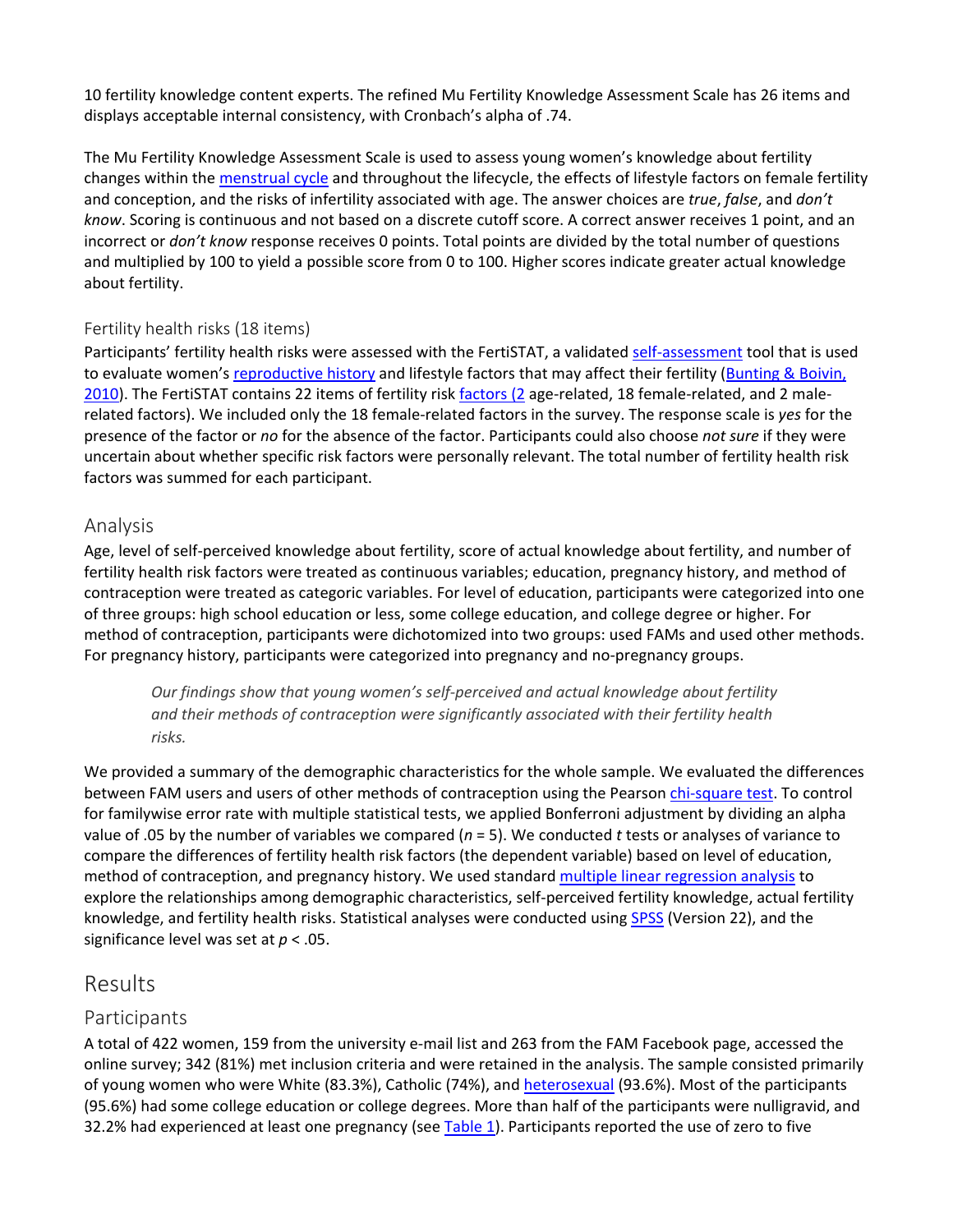different methods of [contraception,](https://www.sciencedirect.com/topics/nursing-and-health-professions/contraception) and many (62.0%) reported the use of one or two methods in their lifetimes. The most frequently used methods were **hormonal contraceptives**, barrier methods, FAMs, and withdrawal.

| <b>Characteristic</b>                 | $n(\%)$    |
|---------------------------------------|------------|
| Race/ethnicity                        |            |
| White                                 | 285 (83.3) |
| Hispanic/Latina                       | 32 (9.3)   |
| Asian and Pacific Islander            | 15 (4.4)   |
| American Indian                       | 5(1.5)     |
| <b>Black or African American</b>      | 5(1.5)     |
| Religion                              |            |
| Catholic                              | 253 (74)   |
| Protestant                            | 53 (15.1)  |
| Other religion                        | 11(3.3)    |
| No religion                           | 25(7.6)    |
| <b>Education level</b>                |            |
| High school or less                   | 15(4.4)    |
| Some college                          | 170 (49.7) |
| College degree or higher              | 157 (45.9) |
| <b>Sexual orientation</b>             |            |
| Heterosexual or straight              | 320 (93.6) |
| Asexual                               | 11(3.2)    |
| <b>Bisexual</b>                       | 6(1.8)     |
| Other (pansexual, queer, questioning) | 4(1.2)     |
| Prefer not to answer                  | 1(0.3)     |
| <b>Relationship status</b>            |            |
| Single                                | 102 (29.8) |
| In a relationship, not cohabitating   | 75 (21.9)  |
| Not married, cohabiting               | 15 (4.4)   |
| Married                               | 143 (41.8) |
| Other                                 | 7(2.1)     |
| <b>Pregnancy history</b>              |            |
| Yes                                   | 110 (32.2) |
| No                                    | 232 (67.8) |

**Table 1.** Demographic Characteristics of Participants (N = 342)

Comparison between participants who had used FAMs and participants who had never used FAMs showed that FAM users were older, married, and more likely to have experienced at least one pregnancy compared with participants who had never used FAMs. More non-FAM users had used hormonal contraceptives and [intrauterine devices](https://www.sciencedirect.com/topics/medicine-and-dentistry/intrauterine-device) compared with FAM users. However, more FAM users had used four or more methods of contraception compared with non-FAM users in their lifetimes (see [Table](https://www.sciencedirect.com/science/article/pii/S0884217519300012?via%3Dihub#tbl2) 2).

**Table 2.** Comparison of the Pattern of [Contraception](https://www.sciencedirect.com/topics/nursing-and-health-professions/contraception) Use Between FAM Users (n = 165) and Non-FAM Users (n = 177)

| <b>Patterns of Contraception Use</b> |            | FAM Users, n $(\%)^2$   Non-FAM Users, n $(\%)^2$   $p^2$ |     |
|--------------------------------------|------------|-----------------------------------------------------------|-----|
| Types of methods used                |            |                                                           |     |
| Abstinence                           | 108 (65.5) | 99 (55.9)                                                 | .03 |
| Barrier methods                      | 57 (34.5)  | 82 (46.3)                                                 | .04 |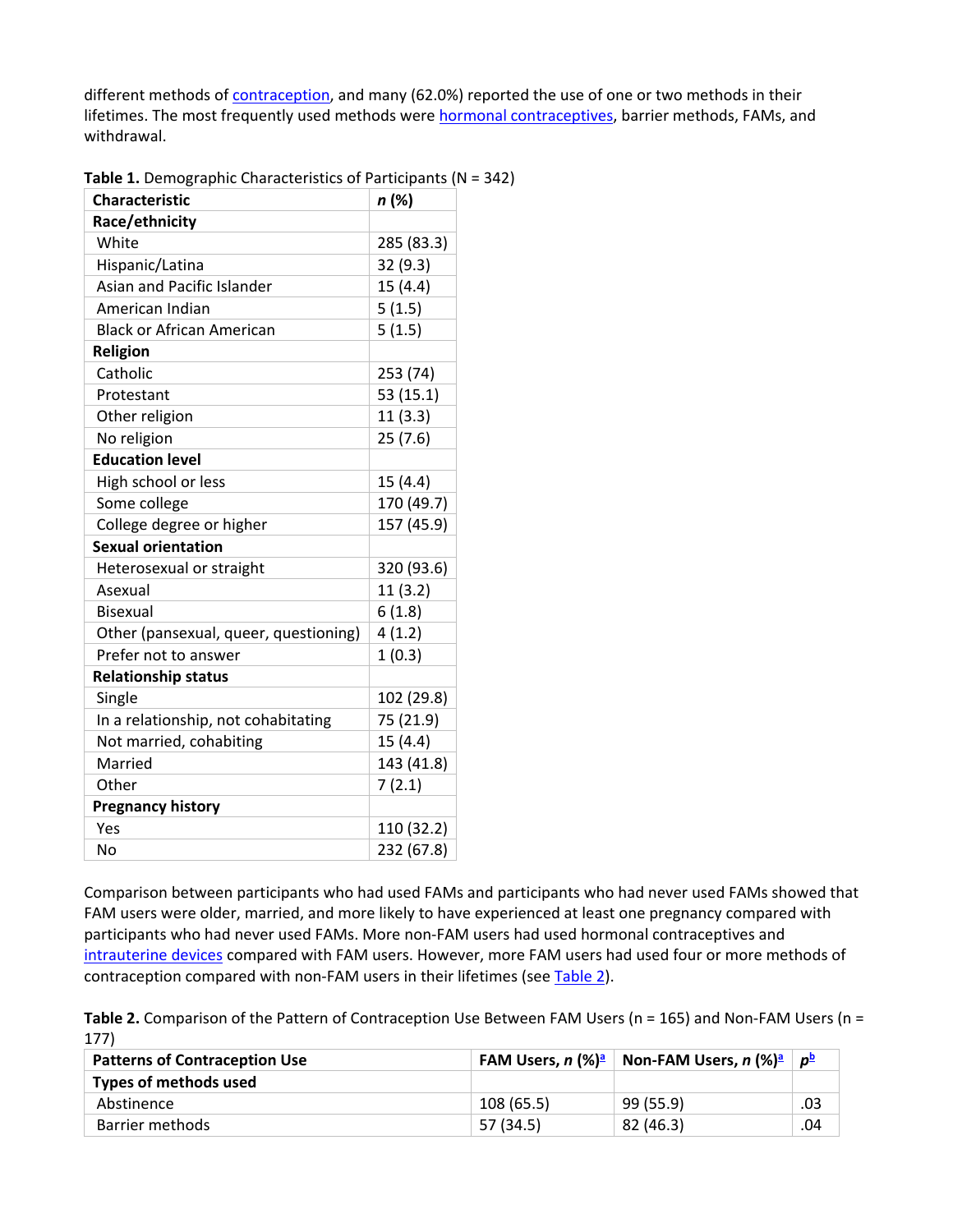| Hormonal contraceptives                           | 41 (24.8) | 94(53.1)  | .001 |
|---------------------------------------------------|-----------|-----------|------|
| Intrauterine device                               | 2(1.2)    | 16(9.0)   | .003 |
| Withdrawal or pull out                            | 50(30.3)  | 66 (37.3) | .21  |
| Number of different methods of contraception used |           |           |      |
|                                                   | 29(17.6)  | 72 (40.7) | .001 |
| 2                                                 | 62 (37.6) | 49 (27.7) | .07  |
| 3                                                 | 32(19.4)  | 38 (21.5) | .73  |
| 4                                                 | 34(20.6)  | 17(9.6)   | .01  |
|                                                   | 8(4.8)    | 1(.6)     | .03  |

**Note.** FAM = fertility awareness method.

a Percentages for each method are not mutually exclusive.

 $b$   $p$  < .01 after Bonferroni adjustment is considered significant.

## Level of Self-Perceived Knowledge About Fertility

Participants' self-perceived fertility knowledge scores ranged from 8 to 32 (mean [*M*] = 20.86, standard deviation [*SD*] = 4.88) out of a possible score of 32 on the Knowledge of Fertility Scale. Among the participants, 20% perceived themselves as having *none* or *a little* knowledge about fertility. More than half of the participants believed they had *some* knowledge, and 29% believed they knew *a lot* about female fertility.

## Score of Actual Knowledge About Fertility

Scores for actual knowledge ranged from 27 to 100 (*M* = 78.04, *SD* = 14.36) on the Mu Fertility Knowledge Assessment Scale, which indicated wide variation in the depth and accuracy of knowledge about fertility among the participants. Besides choosing wrong answers, many participants also chose *don't know* for specific fertility topics. For example, although 95.9% (*n* = 328) of participants knew the definition of [ovulation,](https://www.sciencedirect.com/topics/medicine-and-dentistry/ovulation) 79.5% (*n* = 272) believed that ovulation always occurs on the 14th day of eac[h menstrual cycle,](https://www.sciencedirect.com/topics/medicine-and-dentistry/menstrual-cycle) and 8.8% (*n* = 30) did not know when ovulation occurs during the menstrual cycle. Similarly, even though 92.1% (*n* = 315) of participants knew that the likelihood of conception varies with age, 62.8% (*n* = 215) of participants believed that a woman is most fertile in her 30s, and approximately 27% (*n* = 92) did not know when a woman is most fertile. Furthermore, 82.1% (*n* = 280) of participants thought that female fertility remains stable from puberty until [menopause,](https://www.sciencedirect.com/topics/medicine-and-dentistry/menopause) and 85.1% (*n* = 291) believed that women remain fertile even after menopause. The participants were generally aware that negative lifestyle factors, such as being overweight, smoking, and using alcohol, affect female fertility and conception. However, 15% (*n* = 51) of them did not know that [sexually transmitted infections](https://www.sciencedirect.com/topics/nursing-and-health-professions/sexually-transmitted-disease) may increase the risk of [infertility.](https://www.sciencedirect.com/topics/medicine-and-dentistry/infertility)

## Fertility Health Risks

Scores on the FertiSTAT for self-reported fertility health risk factors ranged from 0 to 12 (*M* = 1.74, *SD* = 1.87). The most frequently reported fertility risk factors were related to a woman's menstrual cycle. Almost half of the participants (42.2%) answered *yes* to *I suffer from severe period pains*, and 32.2% answered *yes* to *My menstrual cycle is unpredictable. My period often comes more than five days earlier or later than expected (when I am not using contraceptives).* More than 10% of participants indicated that they did not know the length or characteristics of their menstrual cycles. Among lifestyle factors that may affect a woman's fertility, overweight was the most frequently reported factor (19%), followed by stress (8%), alcohol (5%), and [unprotected sex](https://www.sciencedirect.com/topics/medicine-and-dentistry/unprotected-sex) with multiple partners (4%).

We compared the mean number of fertility health risks by different categories based on demographic characteristics (see [Table](https://www.sciencedirect.com/science/article/pii/S0884217519300012?via%3Dihub#tbl3) 3). Results indicated no significant differences in the number of fertility health risks between participants who had different levels of education (*p* = .13) or pregnancy histories (*p* = .51). The only significant finding was between participants who used FAMs and participants who used other methods of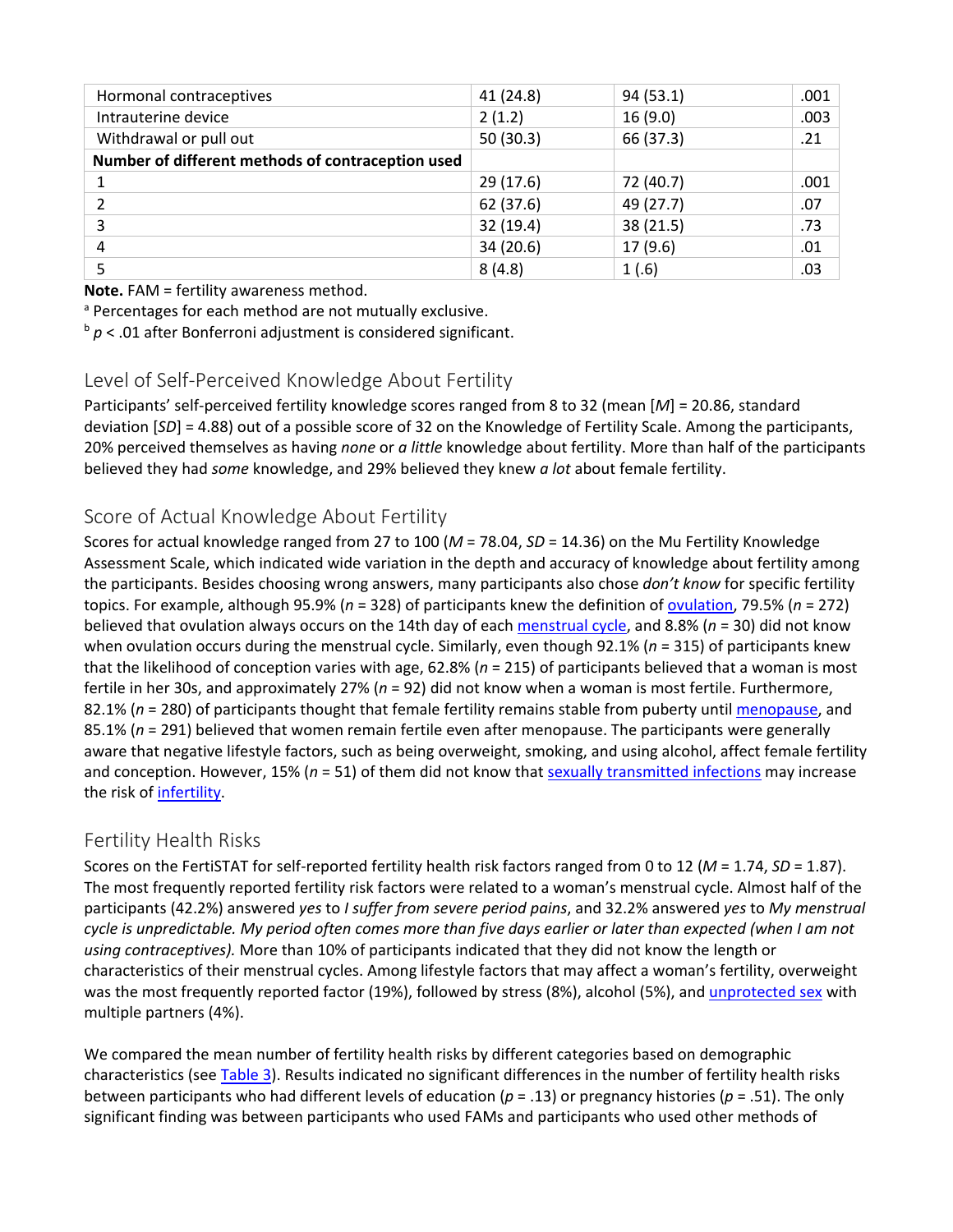contraception (*p* = .007): participants who used FAMs reported significantly fewer fertility health risks than those who used other methods.

| <b>Participant Characteristic</b> | Number of Fertility Health Risk Factors, M (SD) | $p^{\underline{a}}$ |
|-----------------------------------|-------------------------------------------------|---------------------|
| <b>Education level</b>            |                                                 |                     |
| High school or less               | 2.07(1.16)                                      | .13                 |
| Some college                      | 1.91(1.98)                                      |                     |
| College degree or higher          | 1.52(1.76)                                      |                     |
| <b>Contraception methods</b>      |                                                 | .007                |
| Fertility awareness               | 1.46(1.38)                                      |                     |
| Other method                      | 2.00(2.20)                                      |                     |
| <b>Pregnancy history</b>          |                                                 | .51                 |
| Yes                               | 1.84(1.83)                                      |                     |

**Note.** *M* = mean; *SD* = standard deviation.

<sup>a</sup> By *t* test for differences in means (for participant characteristics with two categories) or analysis of variance (for characteristics with three categories).

#### Analysis

We used a regression model to examine the relationships among demographic characteristics, self-perceived and actual knowledge about fertility, and fertility health risks. The overall regression model was significant and explained 13% of the variance in fertility health risks (*p* < .001). Methods of contraception, self-perceived knowledge about fertility, and actual knowledge about fertility were significantly associated with fertility health risks. Participants who used FAMs or who had greater actual knowledge of fertility reported significantly fewer fertility health risk factors. Participants who had greater self-perceived knowledge about fertility had more fertility health risks. Age, education level, and pregnancy history were not significantly related to fertility health risks (see [Table](https://www.sciencedirect.com/science/article/pii/S0884217519300012?via%3Dihub#tbl4) 4).

| Darticinant Charactorictic                                                                         | $\begin{array}{c c c c} \hline \text{C} & \text{C} & \text{A} \end{array}$ |  |  |
|----------------------------------------------------------------------------------------------------|----------------------------------------------------------------------------|--|--|
| Characteristics, Knowledge About Fertility, and Fertility Health Risks ( $N = 340$ )               |                                                                            |  |  |
| Table 4. Multivariate Linear Regression Model of the Relationships Among Participants' Demographic |                                                                            |  |  |

| <b>Participant Characteristic</b>                 | ß       | SE   | p       |
|---------------------------------------------------|---------|------|---------|
| Intercept                                         | 1.22    | 1.68 |         |
| Age                                               | 0.09    | 0.08 | .26     |
| Some college (ref = high school)                  | 0.01    | 0.49 | .92     |
| College degree or higher (ref = high school)      | $-0.09$ | 0.51 | .53     |
| Pregnancy history (ref = no pregnancy)            | 0.09    | 0.25 | .15     |
| Used FAM (ref = used other contraception method)  | $-0.17$ | 0.26 | .01     |
| Self-perceived level of knowledge about fertility | 0.23    | 0.02 | < 0.001 |
| Score of actual knowledge about fertility         | $-0.28$ | 0.01 | < 0.01  |

**Note.** FAM = fertility awareness method; ref = reference group; *SE* = standard error.

 $R^2$  = .13,  $p$  < .001. The overall regression model was significant and explained 13% of the variance in participants' fertility health risks.

## **Discussion**

Findings from our study were consistent with previous studies in which researchers found that young women had limited and inaccurate fertility knowledge (Chan et [al., 2015,](https://www.sciencedirect.com/science/article/pii/S0884217519300012?via%3Dihub#bib6) [Hashiloni-Dolev et](https://www.sciencedirect.com/science/article/pii/S0884217519300012?via%3Dihub#bib16) al., 2011, Lucas et [al., 2015,](https://www.sciencedirect.com/science/article/pii/S0884217519300012?via%3Dihub#bib20) [Peterson et](https://www.sciencedirect.com/science/article/pii/S0884217519300012?via%3Dihub#bib26) al., 2012, Rovei et [al., 2010,](https://www.sciencedirect.com/science/article/pii/S0884217519300012?via%3Dihub#bib29) [Tydén et](https://www.sciencedirect.com/science/article/pii/S0884217519300012?via%3Dihub#bib33) al., 2006[, Virtala et](https://www.sciencedirect.com/science/article/pii/S0884217519300012?via%3Dihub#bib34) al., 2011). We used a newly developed fertility knowledge assessment instrument, the Mu Fertility Knowledge Assessment Scale, to assess actual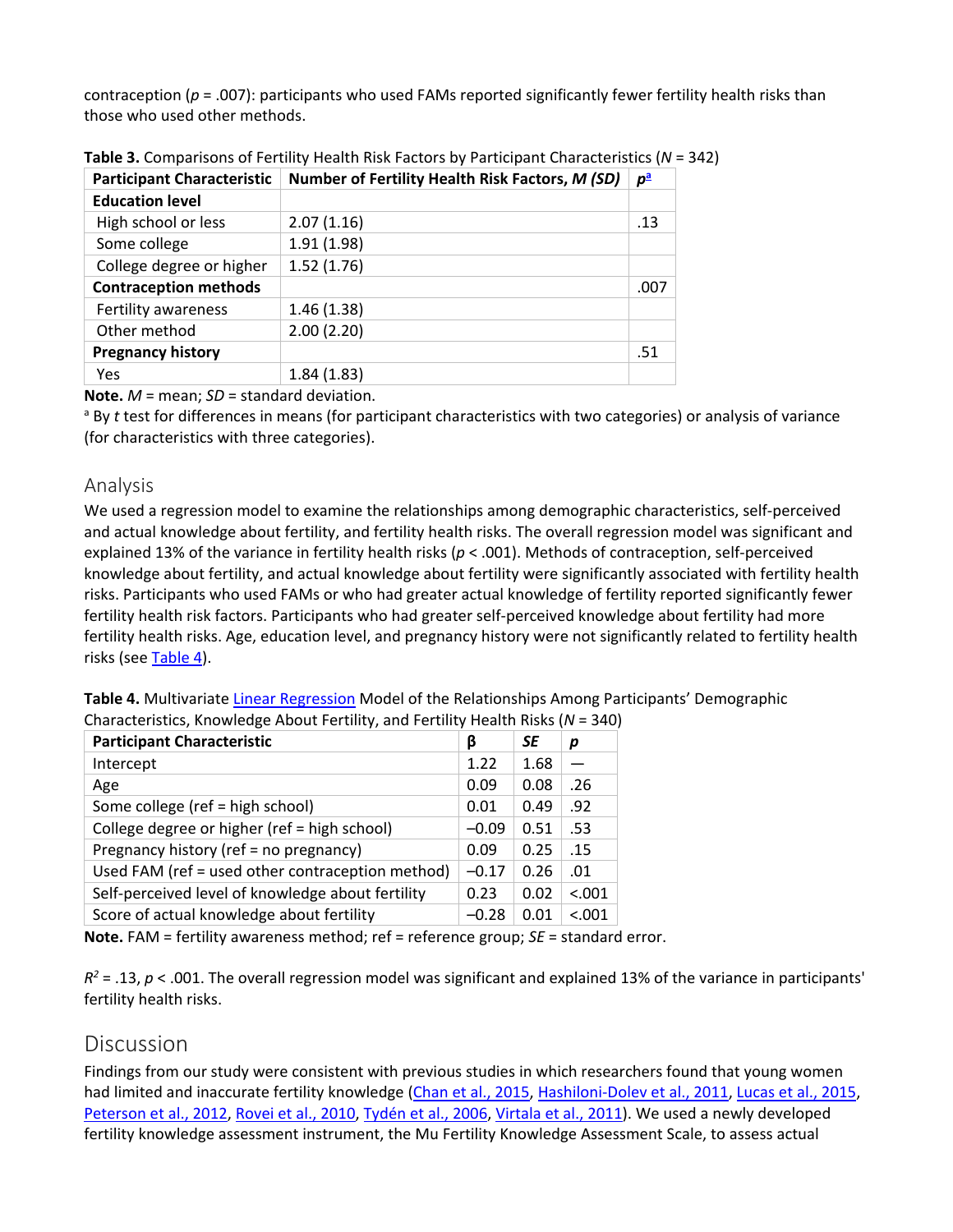knowledge about fertility. Responses to the 26 items indicated that participants had general knowledge about female fertility and conception but that they lacked accurate understanding about the important details of specific aspects of female fertility. For instance, most participants knew the definition of [ovulation,](https://www.sciencedirect.com/topics/medicine-and-dentistry/ovulation) but many had no true knowledge of when ovulation and the window of fertility occur in a [menstrual cycle.](https://www.sciencedirect.com/topics/medicine-and-dentistry/menstrual-cycle) Similarly, participants largely knew that age affects female fertility, but many overestimated the age range for optimal fertility and the [longevity](https://www.sciencedirect.com/topics/medicine-and-dentistry/longevity) of female fertility. These findings indicate that it is necessary to assess young women's knowledge about specific topics instead of asking broad questions about fertility.

We explored young women's self-perceptions of their knowledge about fertility. Compared with studies in which researchers used one general question to assess this knowledge [\(Daniluk et](https://www.sciencedirect.com/science/article/pii/S0884217519300012?via%3Dihub#bib8) al., 2012, Lucas et [al., 2015,](https://www.sciencedirect.com/science/article/pii/S0884217519300012?via%3Dihub#bib20) [Virtala et](https://www.sciencedirect.com/science/article/pii/S0884217519300012?via%3Dihub#bib34) al., 2011), we went into more detail. We found discrepancies between participants' self-perceptions and their actual knowledge about fertility, and the most misconceptions were related to ovulation and conception within the menstrual cycle and age-related fertility decline. For instance, although more than 70% of participants believed they knew *some* or *a lot* about the effect of age on female fertility, most of them answered these questions incorrectly. In part, this misconception may be attributed to media coverage of ART and successful stories of older women who become pregnant. Participants also believed they were more knowledgeable about ovulation and conception than they actually were. These findings highlight the importance of assessing young women's actual knowledge about specific fertility topics and correcting any misconceptions.

We examined relationships among participants' demographic characteristics, self-perceived and actual knowledge about fertility, and fertility health risks. Among the selected demographic characteristics, use of FAMs was the only factor significantly associated with participants' actual knowledge about fertility and their fertility health risks. This finding is not surprising, given that the successful use of FAMs requires a woman to pay attention to the characteristics of her menstrual cycle and can help her learn about her own fertility. Our regression modeling indicated that greater self-perceived knowledge was associated with more fertility health risks, whereas greater actual knowledge was associated with fewer fertility health risks. A possible explanation is that misconceptions about female fertility could lead young women to overlook certain fertility risks, whereas greater actual knowledge about fertility can help them engage in better self-care to minimize these risks. Lifestyle modifications can optimize fertility health and fertility-related outcomes now and in the future. However, the intention to change behavior is contingent on accurate and adequate knowledge of fertility [\(Fulford, Bunting, Tsibulsky, & Boivin, 2013\)](https://www.sciencedirect.com/science/article/pii/S0884217519300012?via%3Dihub#bib11).

Compared with previous studies with samples of older women [\(Daniluk et](https://www.sciencedirect.com/science/article/pii/S0884217519300012?via%3Dihub#bib8) al., 2012, [EMD Serono, Inc., 2011,](https://www.sciencedirect.com/science/article/pii/S0884217519300012?via%3Dihub#bib10) [Lundsberg et](https://www.sciencedirect.com/science/article/pii/S0884217519300012?via%3Dihub#bib21) al., 2014), we focused on participants between the ages of 18 and 24 years. Many young women place great importance on their fertility, and in our study, 87.3% of participants considered fertility *very important* or *extremely important.* In fact, after completing the online questionnaire, 35% of participants emailed us and requested the correct answers to the Mu Fertility Knowledge Assessment Scale items and resources about fertility health. Anecdotally, many participants shared that taking this survey motivated them to learn more about fertility and their own fertility health. This interest has also been reported by several other researchers who studied older women [\(Daniluk et](https://www.sciencedirect.com/science/article/pii/S0884217519300012?via%3Dihub#bib8) al., 2012, [García et](https://www.sciencedirect.com/science/article/pii/S0884217519300012?via%3Dihub#bib13) al., 2015). It seems that exposure to the topic can stimulate women's interest to learn more about fertility.

#### *Young women are interested in learning about their fertility and improving their knowledge of fertility, and they often prefer to discuss these issues with their health care providers.*

Most participants (82.9%) in our study indicated that they would like to obtain information about fertility from their health care providers. One of the goals of [preconception care](https://www.sciencedirect.com/topics/medicine-and-dentistry/prepregnancy-care) is to improve women's knowledge, attitudes, and behaviors related to preconception health in an effort to achieve optimal [birth outcomes](https://www.sciencedirect.com/topics/nursing-and-health-professions/pregnancy-outcome) [\(Johnson et](https://www.sciencedirect.com/science/article/pii/S0884217519300012?via%3Dihub#bib17) al., [2006\)](https://www.sciencedirect.com/science/article/pii/S0884217519300012?via%3Dihub#bib17). The [American College of Obstetricians and Gynecologists \(2018\)](https://www.sciencedirect.com/science/article/pii/S0884217519300012?via%3Dihub#bib2) recommended that health care providers counsel each woman about her lifestyle at every encounter to promote optimal preconception health. To optimize limited appointment times, our findings indicate that clinicians may need an effective assessment tool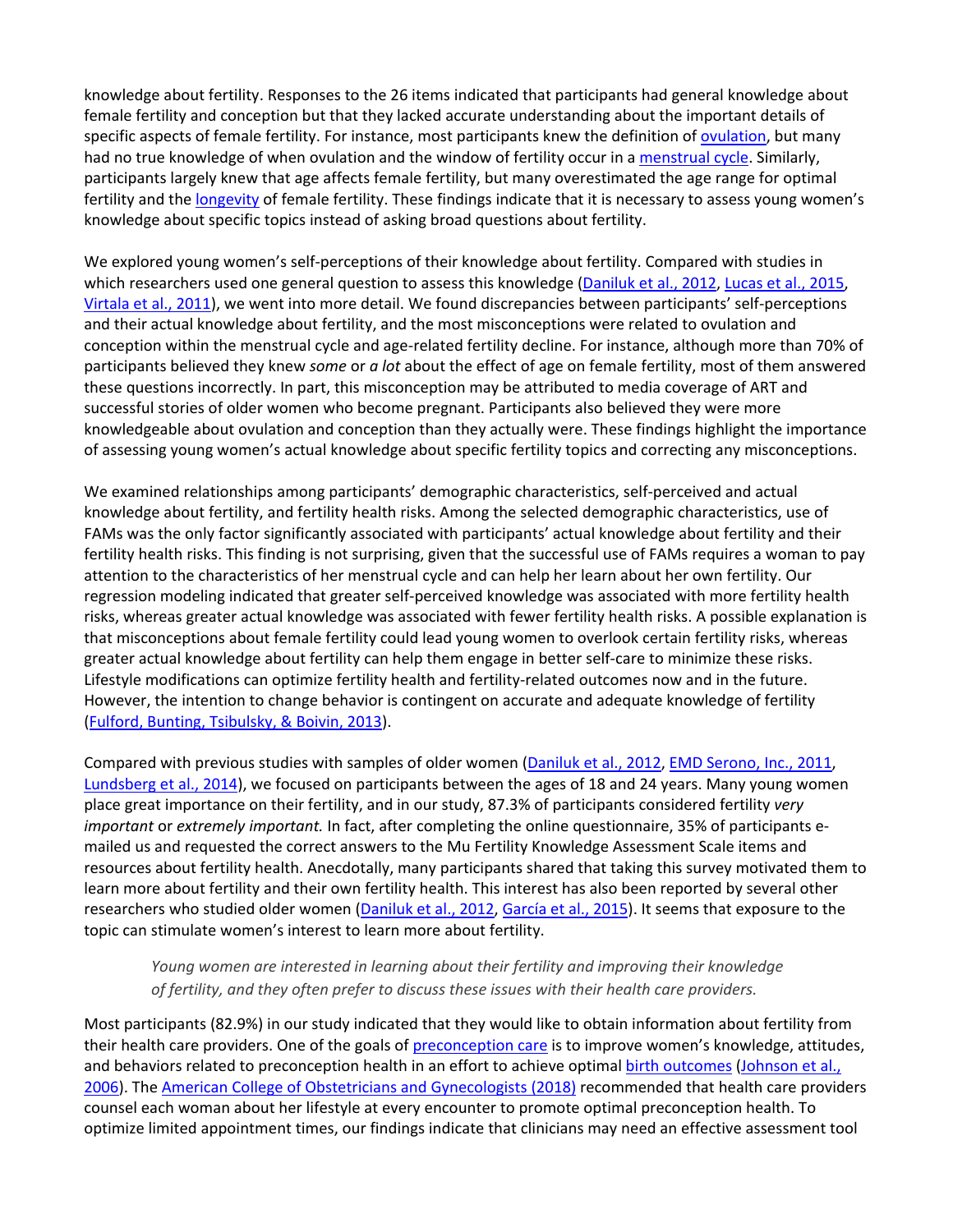to guide individualized [consultation](https://www.sciencedirect.com/topics/nursing-and-health-professions/consultation) and education about fertility. In a qualitative study, [midwives](https://www.sciencedirect.com/topics/nursing-and-health-professions/midwife) expressed the importance of teaching women about fertility to prevent *unwanted pregnancy* and optimize preconception health; however, they struggled with how to prioritize appropriate topics (Stern et [al., 2015\)](https://www.sciencedirect.com/science/article/pii/S0884217519300012?via%3Dihub#bib31). The application of a simple and reliable scale to assess knowledge about fertility could allow clinicians to focus on the specific topics that are less clearly understood.

#### Limitations

Our study has several limitations. First, most participants were White with some college education. Therefore, our findings are not generalizable to women with diverse ethnic and racial backgrounds or those with less education. Despite the large percentage of Catholic women among the participants, we do not consider this is a significant limitation, because evidence suggests that there is no difference in [contraception](https://www.sciencedirect.com/topics/nursing-and-health-professions/contraception) use between Catholic and non-Catholic women. According to the Guttmacher Institute's analysis of the National Survey of Family Growth data, 98% of Catholic women have used a method of contraception other than natural [family](https://www.sciencedirect.com/topics/medicine-and-dentistry/family-planning)  [planning,](https://www.sciencedirect.com/topics/medicine-and-dentistry/family-planning) which is not different from the [contraceptive use](https://www.sciencedirect.com/topics/medicine-and-dentistry/contraceptive-behavior) reported by non-Catholic women (Jones & Dreweke, [2011\)](https://www.sciencedirect.com/science/article/pii/S0884217519300012?via%3Dihub#bib18). However, for exploring the relationship of contraception methods and young women's knowledge about fertility and fertility health risks, we evaluated participants based on whether they had used FAMs or not. This finding may not be applicable to the general population, because many women do not use FAM as a contraception method. Future studies need to include more diverse samples of women to evaluate knowledge of fertility and its effect on fertility health risks.

In addition, FertiSTAT is an assessment tool used to identify women's fertility health risks based on their individual [reproductive histories](https://www.sciencedirect.com/topics/medicine-and-dentistry/reproductive-history) and lifestyles. The accuracy of the report is specific to a woman's selfknowledge and insight. Nevertheless, FertiSTAT has shown content and [criterion validity;](https://www.sciencedirect.com/topics/nursing-and-health-professions/criterion-related-validity) it is a simple tool that can easily be incorporated into a survey or used as a screening tool in practice. Research related to fertility health, especially for young women, is still quite early in its development. It is important to continue to develop and evaluate instruments that are used to measure key concepts related to education, research, and care to optimize fertility health.

## Implications

Findings from our study and previous research suggest that knowledge about fertility is an important factor that can affect young women's reproductive planning, behaviors, and outcomes [\(Abiodun et](https://www.sciencedirect.com/science/article/pii/S0884217519300012?via%3Dihub#bib1) al., 2018, Daniluk and [Koert, 2015,](https://www.sciencedirect.com/science/article/pii/S0884217519300012?via%3Dihub#bib7) Stern et [al., 2013,](https://www.sciencedirect.com/science/article/pii/S0884217519300012?via%3Dihub#bib32) [Wojcieszek and Thompson, 2013\)](https://www.sciencedirect.com/science/article/pii/S0884217519300012?via%3Dihub#bib35). Young women are interested in learning more about their fertility and often prefer to discuss this issue with their health care providers (EMD Serono, Inc., [2011,](https://www.sciencedirect.com/science/article/pii/S0884217519300012?via%3Dihub#bib10) [Lundsberg et](https://www.sciencedirect.com/science/article/pii/S0884217519300012?via%3Dihub#bib21) al., 2014, Stern et [al., 2013\)](https://www.sciencedirect.com/science/article/pii/S0884217519300012?via%3Dihub#bib32). It is critical that future researchers evaluate different ways to assess knowledge and provide education in clinical settings. Notably, past research findings indicated that onetime intervention does not produce sustainable, long-term results [\(Daniluk and Koert, 2015,](https://www.sciencedirect.com/science/article/pii/S0884217519300012?via%3Dihub#bib7) [Wojcieszek and](https://www.sciencedirect.com/science/article/pii/S0884217519300012?via%3Dihub#bib35)  [Thompson, 2013\)](https://www.sciencedirect.com/science/article/pii/S0884217519300012?via%3Dihub#bib35). To address this, longitudinal studies are needed to evaluate the effects of ongoing education about fertility on women's fertility health risks, sexual and reproductive behaviors, and pregnancy outcomes.

## Conclusion

A young woman's knowledge of fertility is important for self-care, [reproductive health,](https://www.sciencedirect.com/topics/medicine-and-dentistry/reproductive-health) and life planning. Health care providers should assess knowledge about fertility and teach young women about their fertility and risk factors because of the significant relationships among these factors. It is essential to address young women's misconceptions and their actual knowledge about fertility to help them achieve optimal fertility health.

## Acknowledgment

Funded by the [Nurses](https://www.sciencedirect.com/topics/medicine-and-dentistry/nurse) Foundation of Wisconsin and the Delta Gamma At-Large Chapter (097) of the Sigma Theta [Tau](https://www.sciencedirect.com/topics/medicine-and-dentistry/tau) International Honor Society of Nursing.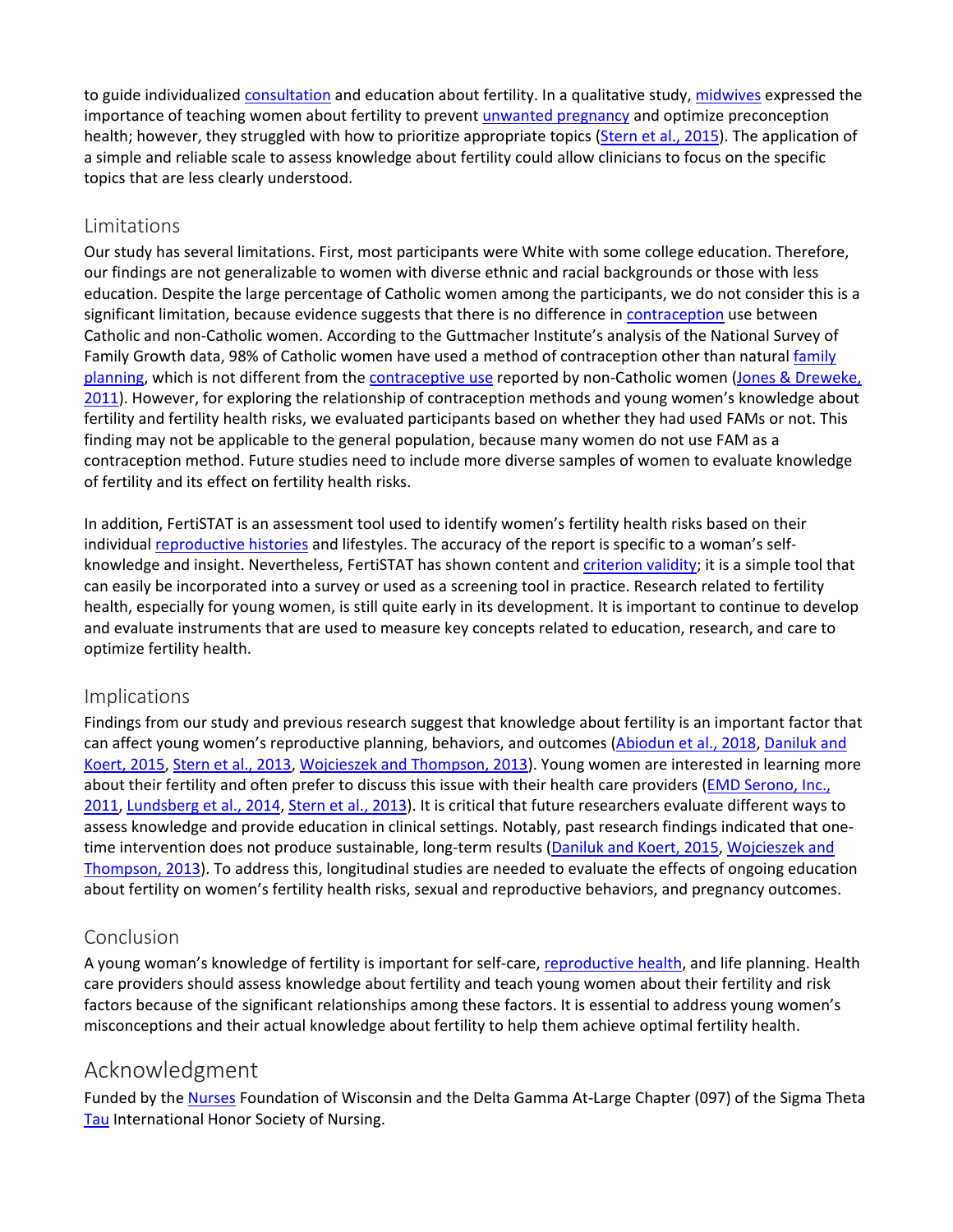## References

- [Abiodun et](https://www.sciencedirect.com/science/article/pii/S0884217519300012?via%3Dihub#bbib1) al., 2018 O. Abiodun, K. Alausa, O. Olasehinde **Ignorance could hurt: An assessment of fertility awareness, childbirth intentions and parenting attitudes among university students** International Journal of Adolescent Medicine and Health, 30 (2018), pp. 81-88[, 10.1515/ijamh-2016-0091](https://doi.org/10.1515/ijamh-2016-0091)
- [American College of Obstetricians and Gynecologists, 2018](https://www.sciencedirect.com/science/article/pii/S0884217519300012?via%3Dihub#bbib2) American College of Obstetricians and Gynecologists **ACOG Committee Opinion No. 755: Well-woman visit** Obstetrics & Gynecology, 132 (4) (2018), pp. e181-e186, [10.1097/AOG.0000000000002897](https://doi.org/10.1097/AOG.0000000000002897)
- [American Society for Reproductive Medicine, 2017](https://www.sciencedirect.com/science/article/pii/S0884217519300012?via%3Dihub#bbib3) American Society for Reproductive Medicine **Optimizing natural fertility: A committee opinion** Fertility and Sterility, 107 (2017), pp. 52-58, [10.1016/j.fertnstert.2016.09.029](https://doi.org/10.1016/j.fertnstert.2016.09.029)
- [Barron, 2013](https://www.sciencedirect.com/science/article/pii/S0884217519300012?via%3Dihub#bbib4) M.L. Barron**Fertility literacy for women in primary care settings** Journal for Nurse Practitioners, 9 (2013), pp. 161-165, [10.1016/j.nurpra.2012.11.001](https://doi.org/10.1016/j.nurpra.2012.11.001)
- [Bunting and Boivin, 2010](https://www.sciencedirect.com/science/article/pii/S0884217519300012?via%3Dihub#bbib5) L. Bunting, J. Boivin **Development and preliminary validation of the fertility status awareness tool: FertiSTAT** Human Reproduction, 25 (2010), pp. 1722-1733, [10.1093/humrep/deq087](https://doi.org/10.1093/humrep/deq087)
- Chan et [al., 2015](https://www.sciencedirect.com/science/article/pii/S0884217519300012?via%3Dihub#bbib6) C.H. Chan, T.H. Chan, B.D. Peterson, C. Lampic, M.Y. Tam**Intentions and attitudes towards parenthood and fertility awareness among Chinese university students in Hong Kong: A comparision with Western samples** Human Reproduction, 30 (2015), pp. 364-372, [10.1093/humrep/deu324](https://doi.org/10.1093/humrep/deu324)
- [Daniluk and Koert, 2015](https://www.sciencedirect.com/science/article/pii/S0884217519300012?via%3Dihub#bbib7) J.C. Daniluk, E. Koert **Fertility awareness online: The efficacy of a fertility education website in increasing knowledge and changing fertility beliefs** Human Reproduction, 30 (2015), pp. 353-363, [10.1093/humrep/deu328](https://doi.org/10.1093/humrep/deu328)
- [Daniluk et](https://www.sciencedirect.com/science/article/pii/S0884217519300012?via%3Dihub#bbib8) al., 2012 J.C. Daniluk, E. Koert, A. Cheung **Childless women's knowledge of fertility and assisted human reproduction: Identify the gaps** Fertility and Sterility, 97 (2012), pp. 420-426, [10.1016/j.fertnstert.2011.11.046](https://doi.org/10.1016/j.fertnstert.2011.11.046)
- [Dillman et](https://www.sciencedirect.com/science/article/pii/S0884217519300012?via%3Dihub#bbib9) al., 2009 D.A. Dillman, J.D. Smyth, L.M. Christian **Internet, mail, and mixed-mode surveys: The tailored design method** (3rd ed.), John Wiley & Sons, Inc, Hoboken, NJ (2009)
- [EMD Serono, Inc., 2011](https://www.sciencedirect.com/science/article/pii/S0884217519300012?via%3Dihub#bbib10) EMD Serono, Inc. **In the know: Fertility IQ 2011 survey. Fertility knowledge among US women aged 25–35** Retrieved from

[http://www.npr.org/assets/news/2011/11/FertilityWhitePaper\\_Final.pdf](http://www.npr.org/assets/news/2011/11/FertilityWhitePaper_Final.pdf) (2011)

- [Fulford et](https://www.sciencedirect.com/science/article/pii/S0884217519300012?via%3Dihub#bbib11) al., 2013 B. Fulford, L. Bunting, I. Tsibulsky, J. Boivin **The role of knowledge and perceived susceptibility in intentions to optimize fertility: Findings from the International Fertility Decision-Making Study (IFDMS)** Human Reproduction, 28 (2013), pp. 3253-3262, [10.1093/humrep/det373](https://doi.org/10.1093/humrep/det373)
- [García et](https://www.sciencedirect.com/science/article/pii/S0884217519300012?via%3Dihub#bbib12) al., 2016 D. García, R. Vassena, A. Prat, V. Vernaeve **Increasing fertility knowledge and awareness by tailored educaiton: A randomized controlled trail** Reproductive BioMedicine Online, 32 (2016), pp. 113- 120, [10.1016/j.rbmo.2015.10.008](https://doi.org/10.1016/j.rbmo.2015.10.008)
- [García et](https://www.sciencedirect.com/science/article/pii/S0884217519300012?via%3Dihub#bbib13) al., 2015 D. García, R. Vassena, M. Trullenque, A. Rodríguez, V. Vernaeve **Fertility knowledge and awareness in oocyte donors in Spain** Patient Education and Counseling, 98 (2015), pp. 96-101, [10.1016/j.pec.2014.10.009](https://doi.org/10.1016/j.pec.2014.10.009)
- [Goundry et](https://www.sciencedirect.com/science/article/pii/S0884217519300012?via%3Dihub#bbib14) al., 2013 A.L. Goundry, E.R. Finlay, C. Llewellyn **Talking about links between sexually transmitted infections and infertility with college and university students from SE England, UK: A qualitative study** Reproductive Health, 10 (2013), p. 47, [10.1186/1742-4755-10-47](https://doi.org/10.1186/1742-4755-10-47)
- [Guzman et](https://www.sciencedirect.com/science/article/pii/S0884217519300012?via%3Dihub#bbib15) al., 2013 L. Guzman, S. Caal, K. Peterson, M. Ramos, S. Hickman **The use of fertility awareness methods (FAM) among young adult Latina and black women: What do they know and how well do they use it? Use of FAM among Latina and black women in the United States** Contraception, 88 (2013), pp. 232-238, [10.1016/j.contraception.2013.05.015](https://doi.org/10.1016/j.contraception.2013.05.015)

[Hashiloni-Dolev et](https://www.sciencedirect.com/science/article/pii/S0884217519300012?via%3Dihub#bbib16) al., 2011 Y. Hashiloni-Dolev, A. Kaplan, S. Shkedi-Rafid**The fertility myth: Israeli students' knowledge regarding age-related fertility decline and late pregnancies in an era of assisted reproductive technology** Human Reproduction, 26 (2011), pp. 3045-3053, [10.1093/humrep/der304](https://doi.org/10.1093/humrep/der304)

[Johnson et](https://www.sciencedirect.com/science/article/pii/S0884217519300012?via%3Dihub#bbib17) al., 2006 K. Johnson, S.F. Posner, J. Biermann, J.F. Cordero, H.K. Atrash, C.S. Parker, ..., M.G. Curtis **Recommendations to improve preconception health and health care—United States. A report of the**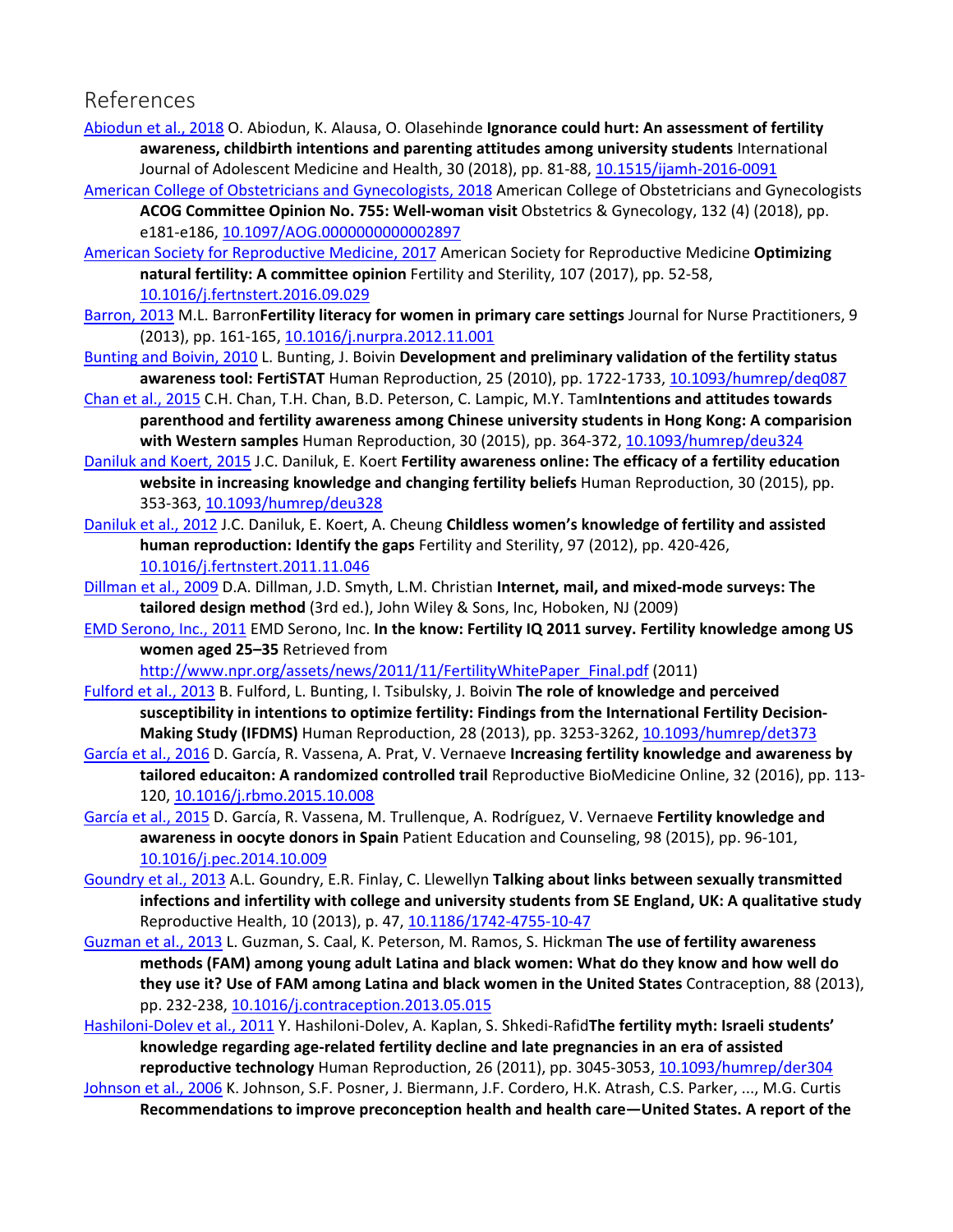**CDC/ATSDR Preconception Care Work Group and the Select Panel on Preconception Care** MMWR Recommendations and Reports, 55 (RR06) (2006), pp. 1-23

- [Jones and Dreweke, 2011](https://www.sciencedirect.com/science/article/pii/S0884217519300012?via%3Dihub#bbib18) R.K. Jones, J. Dreweke **Countering conventional wisdom: New evidence on religion and contraceptive use** Guttmacher Institute, New York, NY (2011) Retrieved from [https://www.guttmacher.org/sites/default/files/report\\_pdf/religion-and-contraceptive-use.pdf](https://www.guttmacher.org/sites/default/files/report_pdf/religion-and-contraceptive-use.pdf)
- [Jukkala et](https://www.sciencedirect.com/science/article/pii/S0884217519300012?via%3Dihub#bbib19) al., 2012 A. Jukkala, K. Meneses, A. Azuero, P. McNees **Development of the Knowledge of Fertility and Fertility Preservation Scale** Nursing Research and Reviews, 2 (2012), pp. 1-7, [10.2147/NRR.S28248](https://doi.org/10.2147/NRR.S28248)
- Lucas et [al., 2015](https://www.sciencedirect.com/science/article/pii/S0884217519300012?via%3Dihub#bbib20) N. Lucas, R. Rosario, A. Shelling **New Zealand university students' knowledge of fertility decline in women via natural pregnancy and assisted reproductive technologies** Human Fertility, 18 (2015), pp. 208-214, [10.3109/14647273.2015.1006694](https://doi.org/10.3109/14647273.2015.1006694)
- [Lundsberg et](https://www.sciencedirect.com/science/article/pii/S0884217519300012?via%3Dihub#bbib21) al., 2014 L.S. Lundsberg, L. Pal, A.M. Gariepy, X. Xu, M.C. Chu, J.L. Illuzzi **Knowledge, attitudes, and practices regarding conception and fertility: A population-based survey among reproductive-age United States women** Fertility and Sterility, 101 (2014), pp. 767-774, [10.1016/j.fertnstert.2013.12.006](https://doi.org/10.1016/j.fertnstert.2013.12.006)
- [Macaluso et](https://www.sciencedirect.com/science/article/pii/S0884217519300012?via%3Dihub#bbib22) al., 2010 M. Macaluso, T.J. Wright-Schnapp, A. Chandra, R. Johnson, C. Satterwhite, A. Pulver, ..., L. Pollack **A public health focus on infertility prevention, detection, and management** Fertility and Sterility, 93 (1) (2010), pp. 16.e1-16.e10, [10.1016/j.fertnstert.2008.09.046](https://doi.org/10.1016/j.fertnstert.2008.09.046)
- [Maeda et](https://www.sciencedirect.com/science/article/pii/S0884217519300012?via%3Dihub#bbib23) al., 2018 E. Maeda, J. Boivin, S. Toyokawa, K. Murata, H. Saito **Two-year follow-up of a randomized controlled trial: Knowledge and reproductive outcome after online fertility education** Human Reproduction, 33 (2018), pp. 2035-2042, [10.1093/humrep/dey293](https://doi.org/10.1093/humrep/dey293)
- [Mu, 2016](https://www.sciencedirect.com/science/article/pii/S0884217519300012?via%3Dihub#bbib24) Q. Mu **In depth review of research on fertility knowledge education programs: Can education be the right approach to improve fertility knowledge among young men and women? An evaluation of the published fertility knowledge education programs** Current Medical Research, 27 (2016), pp. 13-22
- [Mu, 2017](https://www.sciencedirect.com/science/article/pii/S0884217519300012?via%3Dihub#bbib25) Q. Mu**The development and psychometric analyses of the MU-Fertility Knowledge Assessment Scale (Doctoral dissertation)** Marquette University, Milwaukee, WI (2017)
- [Peterson et](https://www.sciencedirect.com/science/article/pii/S0884217519300012?via%3Dihub#bbib26) al., 2012 B.D. Peterson, M. Pirritano, L. Tucker, C. Lampic **Fertility awareness and parenting attitudes among American male and female undergraduate university students** Human Reproduction, 27 (2012), pp. 1375-1382, [10.1093/humrep/des011](https://doi.org/10.1093/humrep/des011)
- [Quach and Librach, 2008](https://www.sciencedirect.com/science/article/pii/S0884217519300012?via%3Dihub#bbib27) S. Quach, C. Librach **Infertility knowledge and attitudes in urban high school students** Fertility and Sterility, 90 (2008), pp. 2099-2106, [10.1016/j.fertnstert.2007.10.024](https://doi.org/10.1016/j.fertnstert.2007.10.024)
- Reed et [al., 2014](https://www.sciencedirect.com/science/article/pii/S0884217519300012?via%3Dihub#bbib28) J. Reed, P. England, K. Littlejohn, B.C. Bass, M. Caudillo **Consistent and inconsistent contraception among young women: Insights from qualitative interviews** Family Relations, 63 (2014), pp. 244-258, [10.1111/fare.12058](https://doi.org/10.1111/fare.12058)
- Rovei et [al., 2010](https://www.sciencedirect.com/science/article/pii/S0884217519300012?via%3Dihub#bbib29) V. Rovei, G. Gennarelli, T. Lantieri, S. Casano, A. Revelli, M. Massobrio **Family planning, fertility awareness and knowledge about Italian legislation on assisted reproduction among Italian academic students** Reproductive BioMedicine Online, 20 (2010), pp. 873-879, [10.1016/j.rbmo.2010.03.024](https://doi.org/10.1016/j.rbmo.2010.03.024)
- [Sabarre et](https://www.sciencedirect.com/science/article/pii/S0884217519300012?via%3Dihub#bbib30) al., 2013 K.A. Sabarre, A. Khan, A.N. Whitten, O. Remes, K.P. Phillips **A qualitative study of Ottawa university students' awareness, knowledge and perceptions of infertility, infertility risk factors and assisted reproductive technologies (ART)** Reproductive Health, 10 (2013), p. 41, [10.1186/1742-4755-10-](https://doi.org/10.1186/1742-4755-10-41) [41](https://doi.org/10.1186/1742-4755-10-41)
- [Stern et](https://www.sciencedirect.com/science/article/pii/S0884217519300012?via%3Dihub#bbib31) al., 2015 J. Stern, M. Bodin, M. Grandahl, B. Segeblad, L. Axén, M. Larsson, T. Tydén **Midwives' adoption of the reproductive life plan in contraceptive counseling: A mixed methods study** Human Reproduction, 30 (2015), pp. 1146-1155, [10.1093/humrep/dev048](https://doi.org/10.1093/humrep/dev048)
- Stern et [al., 2013](https://www.sciencedirect.com/science/article/pii/S0884217519300012?via%3Dihub#bbib32) J. Stern, M. Larsson, P. Kristiansson, T. Tydén **Introducing reproductive life plan-based information in contraceptive counseling: An RCT** Human Reproduction, 28 (2013), pp. 2450-2461, [10.1093/humrep/det279](https://doi.org/10.1093/humrep/det279)
- [Tydén et](https://www.sciencedirect.com/science/article/pii/S0884217519300012?via%3Dihub#bbib33) al., 2006 T. Tydén, A. Skoog Svanberg, P. Karlström, L. Lihoff, C. Lampic **Female university students' attitudes to future motherhood and their understanding about fertility** European Journal of Contraception and Reproductive Health Care, 11 (2006), pp. 181-189, [10.1080/13625180600557803](https://doi.org/10.1080/13625180600557803)
- [Virtala et](https://www.sciencedirect.com/science/article/pii/S0884217519300012?via%3Dihub#bbib34) al., 2011 A. Virtala, S. Vilska, T. Huttunen, K. Kunttu **Childbearing, the desire to have children, and awareness about the impact of age on female fertility among Finnish university students** European